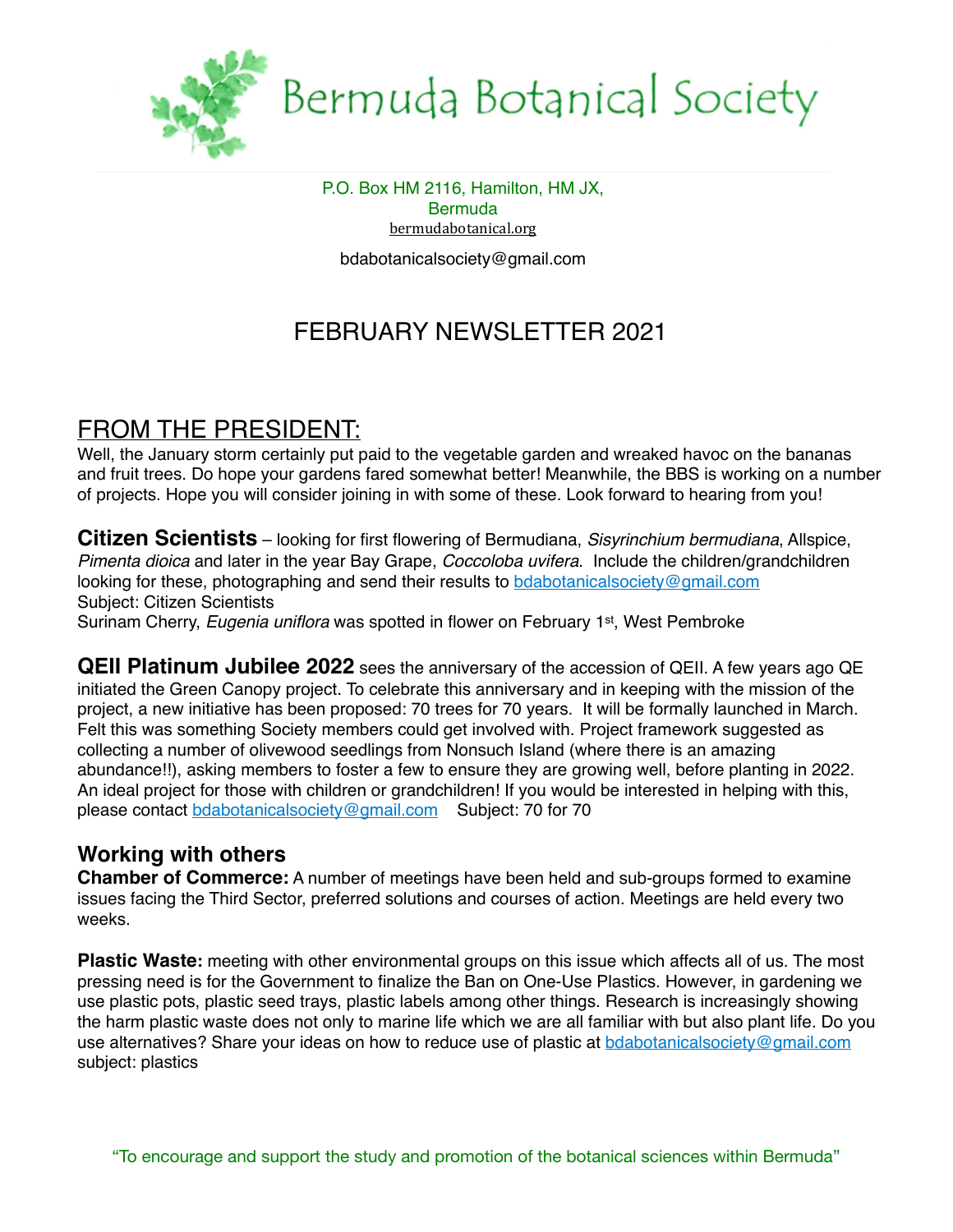**Endemic/Native Area at the BBG** Parks Dept staff initially created a cedar log border, removed invasives and added a large quantity of mulch. BBS members have been working here, weeding, pruning and planting new shrubs and trees. A yellow wood *Xanthoxylum flavum* has been planted in the area next to the former Parks office where there is a female yellow wood. Let's hope the new sapling is a male! **NEEDED** – Bermudiana to complete the front border, and ground cover plants such as Darrell's Fleabane, Inkberry, Bermuda Wood Grass, Peperomia

Anyone interested in helping with this project should contact the Society at [bdabotanicalsociety@gmail.com](mailto:bdabotanicalsociety@gmail.com) Subject: Endemic/native garden

Jennifer Flood

# **Designing a Landscape without Grass**

Jameka Smith, Acting Park Planner, Department of Parks

Beautiful landscaping doesn't have to rely on grass lawns. While visually appealing, growing healthy, lush, green grass can sometimes be a challenge and often requires a lot of water and care to maintain. There are other options for having a captivating landscape without including grass or other high maintenance plants.

Consider these tips for a unique and amazing low grass landscape:

**Plant native and endemics.** Because native and endemic plants are adapted to our local environmental conditions, they require far less water than lawns. Many native and endemic shrubs and trees offer beautiful flowers and produce abundant colourful fruits and seeds. Consider introducing Turnera, bermudiana, olivewood, snowberry, and dogwood to your home landscape.

**Plant alternative ground covers.** Your choices of lush green perennials to replace grass depends on a range of factors, including sunlight. If you're ditching the lawn because shade makes it hard to keep grass healthy, consider shade loving perennials. For no-mow options that can take some foot traffic and shade or sun, consider ornamentals such as liriope and mundo grass.

**Create an edible landscape.** Your home landscape may be harbouring a gardener's dream...flat or gently sloping stretches of sunny ground. If so, consider devoting the majority of that grassy area to vegetables and fruits. Raised beds or a garden plot is ideal.

**Xeriscaping.** If you want to dig up your lawn because of water conservation reasons, establish beds of striking cacti and succulents such as agave, aloe, and cochineal as well as drought tolerant ornamental grasses. This type of low-water gardening, known as xeriscaping, works well in warm climates and is set off best by sand or gravel mulches and paths.

**Hardscape your landscape.** An attractive alternative to grass is hardscaping, that is using rocks, wood, bricks or other non-living materials to cover the surface of an outdoor area. Consider the entire area you're designing and its intended purpose before you begin. Will you have patios, barbecues or ponds? Where will the walkway lead? Keep some greenery around. Find a balance with two or three textures. Choose materials that look complimentary to your home's style.

What would you rather be doing on a summer afternoon? Mowing the lawn? Or relaxing with friends and family in your beautiful grass-free areas?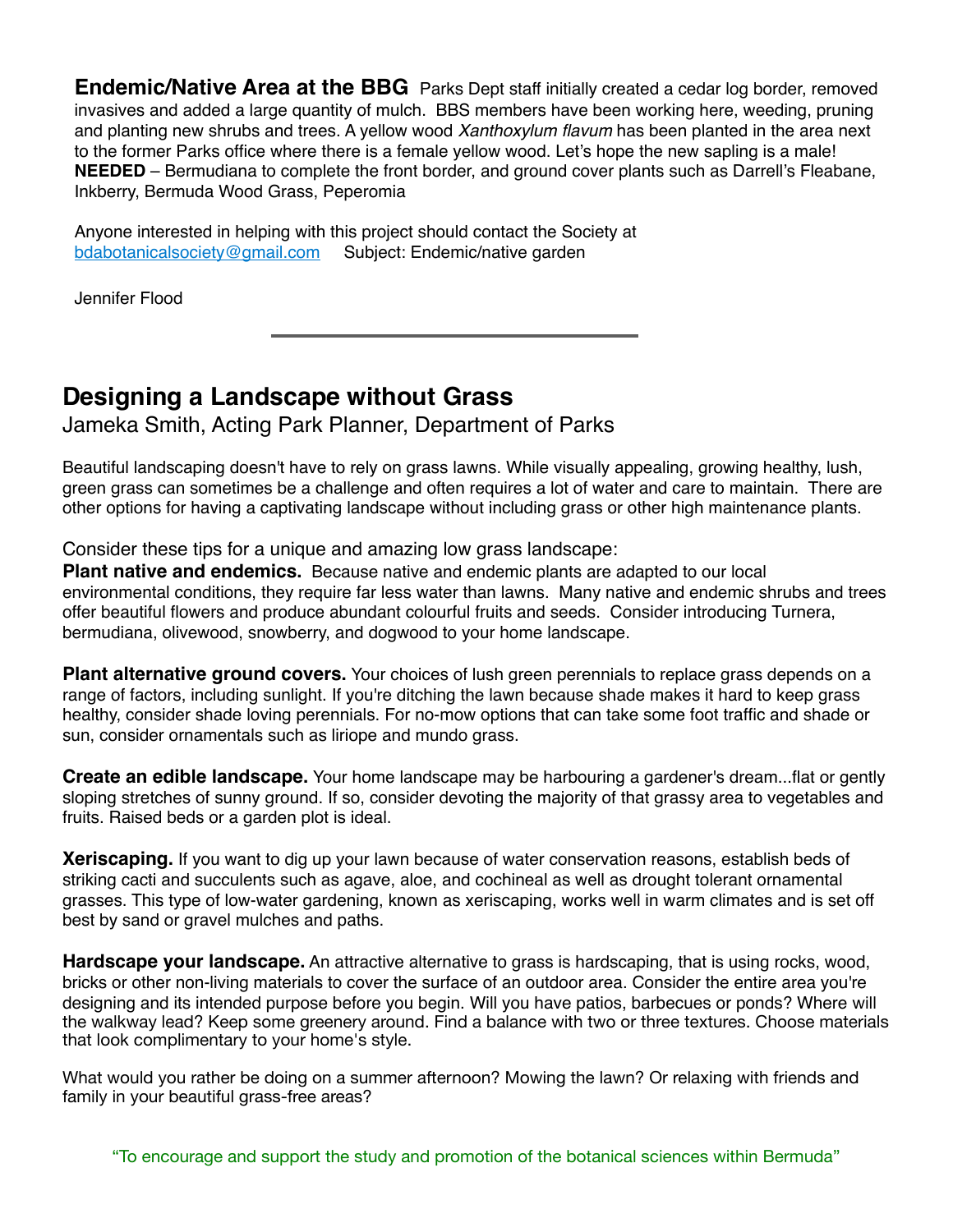## THE PROBLEM WITH COW CANE AND NAPIER GRASS David B. Wingate - September 2020

Cow cane, *Arundo donax*, and Napier grass, *Pennisetum purpureum*, are two very tall African fodder grasses which are now widely used all over the tropics for cattle fodder and other uses

such as paper manufacture. But they cannot be easily eaten by cattle *in situ* because of their height and almost woody stems. As a result, they have grown so tall along our marsh edges, where they have mainly been planted as fodder for marsh-edge cow grazing, that they now block the view into most of our peat marshes along with the more aquatic and tall growing cattail.

All we need to do to solve this problem is introduce elephants and hippopotamus, because those are the mammals that it was primarily evolved to be eaten by! I say this facetiously, of course, but it does serve to point out the problems that selective introduction of new species can cause when introduced out of context. Now that cattle are being withdrawn more and more from marsh edge grazing the problem of spread by these two giant grasses is becoming more acute.

We are fortunate in one respect that cow cane does not disperse by seed on Bermuda. Rather it grows laterally from rhizomes. This means that established patches can theoretically be contained within their original planting site. In Bermuda, it has mostly been spread in rubble fill dumped in the marshes. I say theoretically controllable, however, because in practice this has proven to be extremely difficult to do.

At the Bermuda Audubon Society's Somerset Long bay reserve, where it originally became established in rubble fill when that marsh was being used as a garbage dump, and now more recently at the Buy Back Bermuda's Eve's pond nature reserve, where it had a similar origin, many thousands of dollars have been spent on contracts to try and eliminate it. The only sure way is to carefully dig out all the rhizomes, and this is most easily done by scooping up the soil deeply enough with a payloader and then screening it, but in practice many rhizomes get missed or broken during removal and each individual piece can start a new plant. It is also essential to follow through with year-long monitoring to capture the re-growth. Where it is established amidst other trees and shrubs that we want



Cow cane, *Arundo donax,* with rhizomes in foreground.

to preserve, the only option is labour-intensive hand removal of rhizomes with a mattock.

The more recently introduced Napier grass is an even greater challenge to control because it can spread by seed. This means that it might appear anywhere, but in Bermuda it most commonly invades wet bottomlands where cattle are being grazed. In addition to blocking views of the marshes from our roadsides it also poses more of a fire hazard. At the society's Freer Cox nature reserve in Devonshire marsh, it became established only recently from seed after the roadside fodder crop field was abandoned. During the most recent marsh fire there the Napier grass burned right up to the roadside, posing a serious threat to the Old Devonshire church.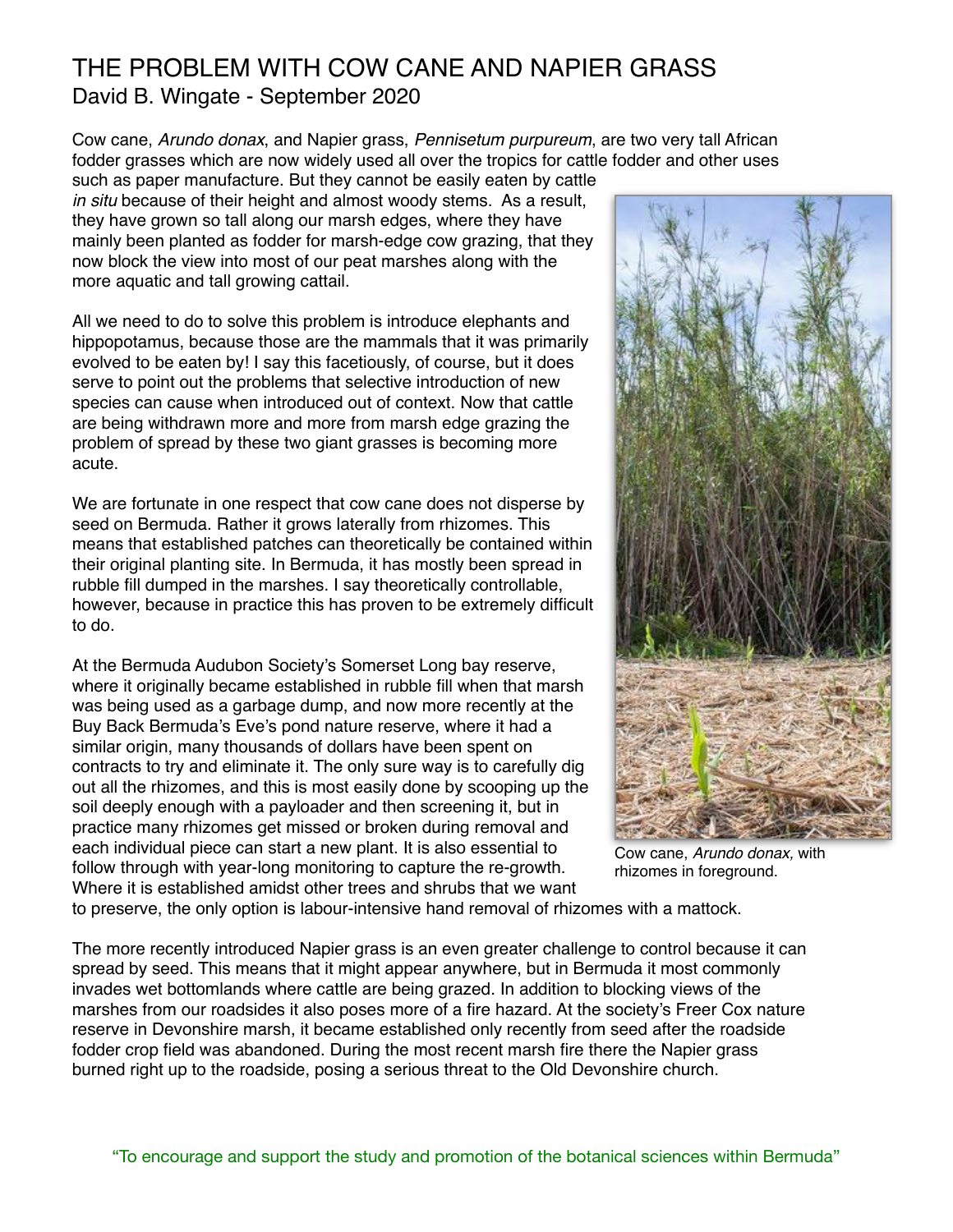One wonders why on earth the grass cutting in the marsh edge fields has nearly been abandoned when the wet bottomlands provide the richest and lushest grass, not affected by drought or erosion, and when we still seem to have the same number of milking cows, though sadly concentrated in muddy and smelly holding barns and pens where the cut fodder is brought to them.

I hypothesize that there are three contributing factors: One might be labour costs and logistical challenges in marsh grass cutting. Another might be the accelerating sea level rise which is raising the water table in the marshes and making the "wet pasture fields" even wetter and more difficult to operate grass cutting machinery on without getting bogged down.

A third might be the lack of a suitable grass cutting machine which can handle muddy fields without bogging down. It may be that such a machine is just not economical to import because our wet pasture fields are too limited in extent to be able to achieve economies of scale.

I believe that nearly all the foregoing problems could be resolved if we were to pool resources to import a wide-track tractor, designed to cut the grass in front and feed it automatically into a large bin on balloon tires which is towed behind. With such a machine those fields could be restored efficiently and economically for their original purpose, providing enough green fodder to serve all the dairy farms without the need to import any. In the process those fields would be restored as optimum habitat for marshland birds, along with the view of same. Only where these fields are directly adjacent to the road would there be an additional problem to deal with in the form of roadside litter, mainly thrown bottles, which can cause severe damage to mowing machinery. That litter would be easier to find and remove once the grass is regularly cut.



Napier grass, *Pennisetum purpureum*



### Have you ever seen this with fruit? Lisa Greene

*Dracaena reflexa,* commonly known as Song of India, but perhaps more commonly known in Bermuda as Pleomele. It is most often used as a house plant but is also planted out in gardens, where it is usually much smaller than it is in the photo. Pleomele is being seen, more and more frequently, growing in uncultivated areas. This indicates that it is naturalising (which means that it is now spreading naturally, without the help of man). I don't believe I've ever seen this plant in fruit, but a quick search on the internet shows images of small red berries. Red fruit is very attractive to birds, and birds, of course, have the ability to eat a fruit in one location and deposit the seed in a different location, thus spreading the plant, if the seed germinates. If you have the plant in flower or fruiting in your garden, I would be interested in hearing from you.

Please email me at elgreenebda@icloud.com.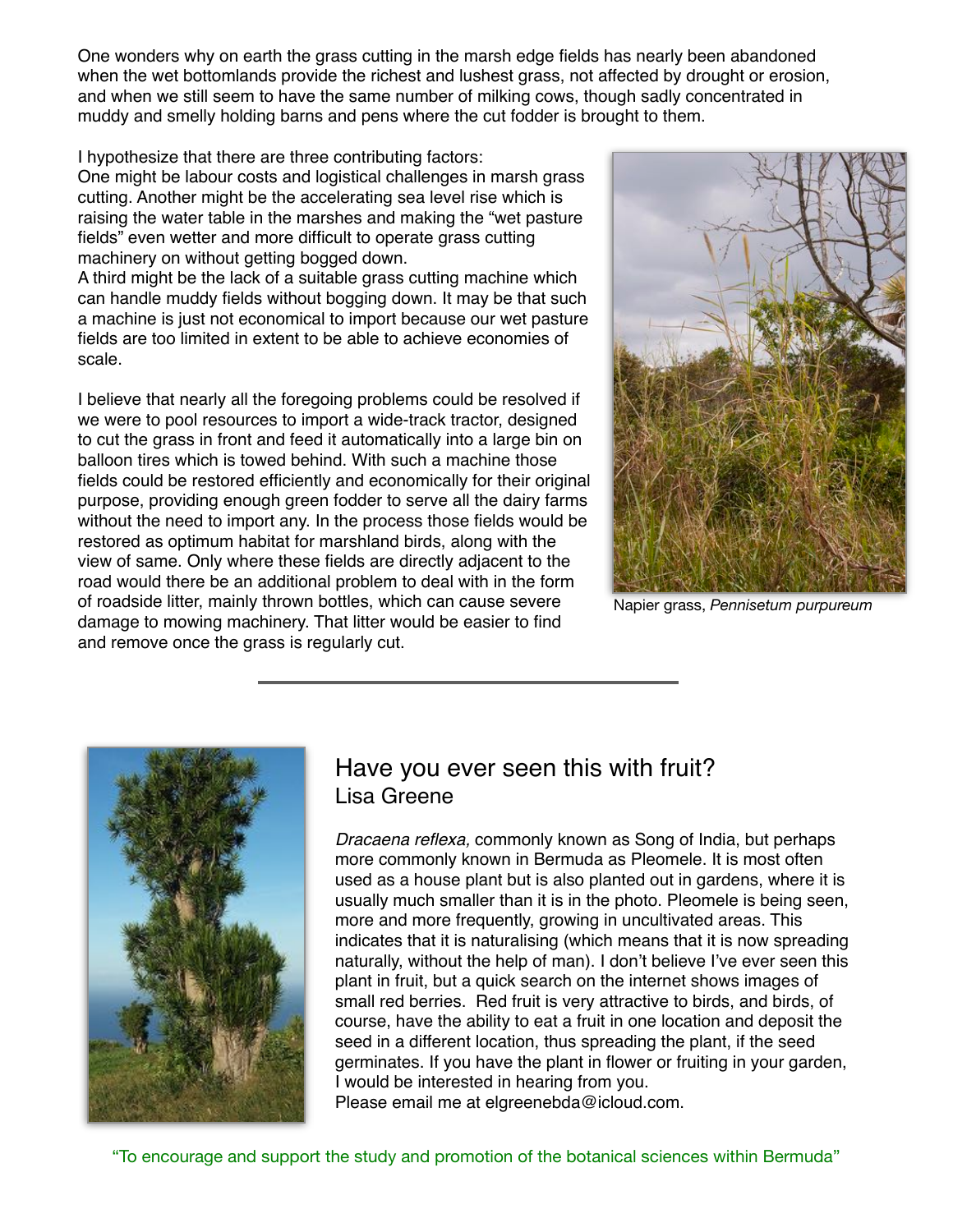### Have you seen a blue scarlet pimpernel? Lisa Greene

Scarlet pimpernel, *Anagallis arvensis*, is a delicate-looking little weed whose flowers close when the weather threatens to rain, so it is also known as shepherd's barometer, shepherd's clock and poor man's weatherglass. It is flowering now (winter through summer according to N.L.Britton's *in his "Flora of Bermuda" -* 1918) and can be seen growing in sandy, uncultivated areas (like Spittal Pond Nature Reserve) throughout the island.

As one would expect from it's common name, the flowers are orange/red BUT they can also be white or blue! Britton also says the that "the blue-flowered race is frequent on St. David's Island." I had a report of a blue one last year in St. David's and would love to know if anyone sees any blue or white ones this year, anywhere on the island. If you do, please email me at elgreenebda@icloud.com.



### TRIVIUM no. 32 By George!

Plant names, or aberrations in the English language. I have written before that the English pronunciation of Magnolia does not do right to the name of the man for whom it was named, the French professor Magnol.

Here we have two other examples. We start with one about pronunciation: Aloe Is pronounced AHLOH an should be AHLO-EH.

The other one is of spelling: Bromeliad should be Bromelia, after Magnus von Bromel. It should be Bromelia, because Bromeliad means like a Bromelia.

PS. Today (Feb 10th) I saw the first freesia flowers in our garden!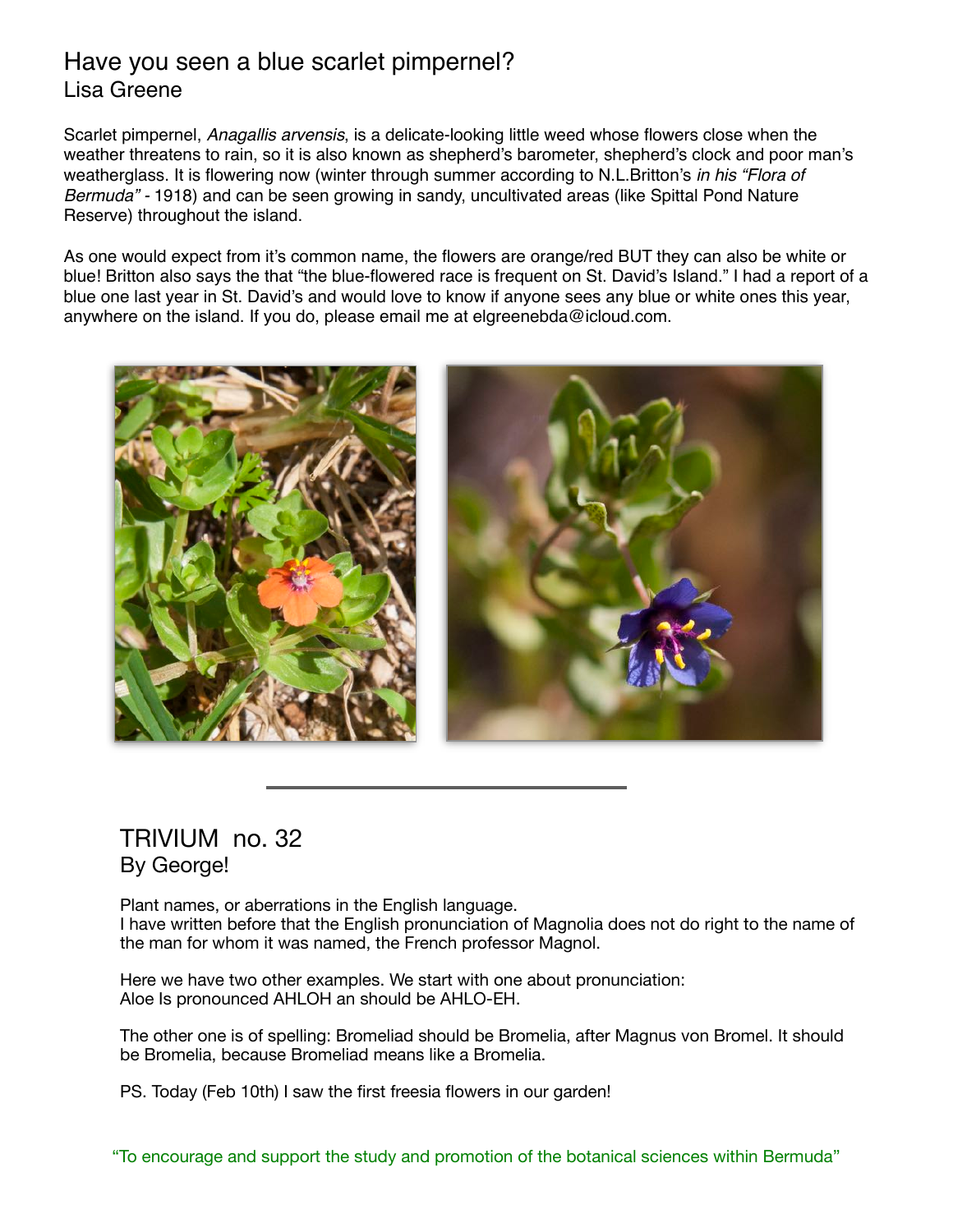# **Lemon Curd Tartlets**

*Vegan, Gluten-Free, Wheat-free, Nut-free ~ Choose local organic ingredients for best results* 

*6 servings, Prep & Cooking Time = 90 minutes*

#### **Sweet Pastry Crust**

| Ingredients: | 1c brown rice flour         | 1 tsp ground cinnamon                      |
|--------------|-----------------------------|--------------------------------------------|
|              | 1c garbanzo and fava flour  | 1/4 tsp sea salt                           |
|              | 1/3 c arrowroot starch      | 1/2 c vegan butter (1 vegan buttery stick) |
|              | 1 tbsp organic caster sugar | $\frac{1}{2}$ c vegan shortening           |
|              | 1 tsp xanthan gum           | $\frac{1}{2}$ c cold water                 |

#### **Method:**

- 1. Combine by pulsing in food processor\*, both flours, starch, sugar, xanthan gum, cinnamon, salt
- 2. Cut cold butter and shortening into cubes, add and pulse until texture of mixture is sandy
- 3. Add water a little at a time, each time pulsing

4. Remove mixture, divide into 2, shape with hands into flattened boules, wrap in waxed paper and refrigerate for minimum 1 hour to overnight

5. Preheat oven to 375 F, spray tart tins with canola oil

6. On a well-floured surface, roll out dough to ¼ inch thickness and cut out circles. Dough scraps can be rerolled

- 7. Press dough circles into tins, prick bottoms with fork
- 8. Bake 14 16 min or until golden but not too toasty, remove and cool completely

\*If preparing all by hand, combine using a pastry blender or potato masher and room temperature butter and shortening.

#### **Curd** *(Makes 1 cup)*

*Ingredients:* ½ *c Canned coconut milk 1/3 c melted organic coconut oil*

 $1/3 + 1$  tbsp organic caster sugar  $\frac{1}{4}$  c water  $1/3 + 1$  tbsp fresh lemon juice  $1/8$  tsp sea salt

2 tbsp arrowroot starch

#### **Method:**

1. In a saucepan over medium heat, whisk together and continue to whisk until cooked (2-3 min.), coconut milk, sugar, lemon juice, oil, water, and salt

2. Add arrowroot starch and continue whisking a few more minutes until mixture thickens (should be like custard)

- 3. Remove from heat, cool and whisk occasionally
- 4. Fill cooled tartlet pastry shells and garnish if desired

*Pastry and curd can be made ahead and stored separately in fridge for up to a week. The curd is also delicious on its own or with other pastries and cakes. Suggest garnishing tartlets with fresh berries.*

*Contributed by Marlie & Jocelyn Powell, Vegan/Vegetarian chefs at Kingston House B&B [KingstonHouse@BBBermuda.com](mailto:KingstonHouse@BBBermuda.com)*



"To encourage and support the study and promotion of the botanical sciences within Bermuda"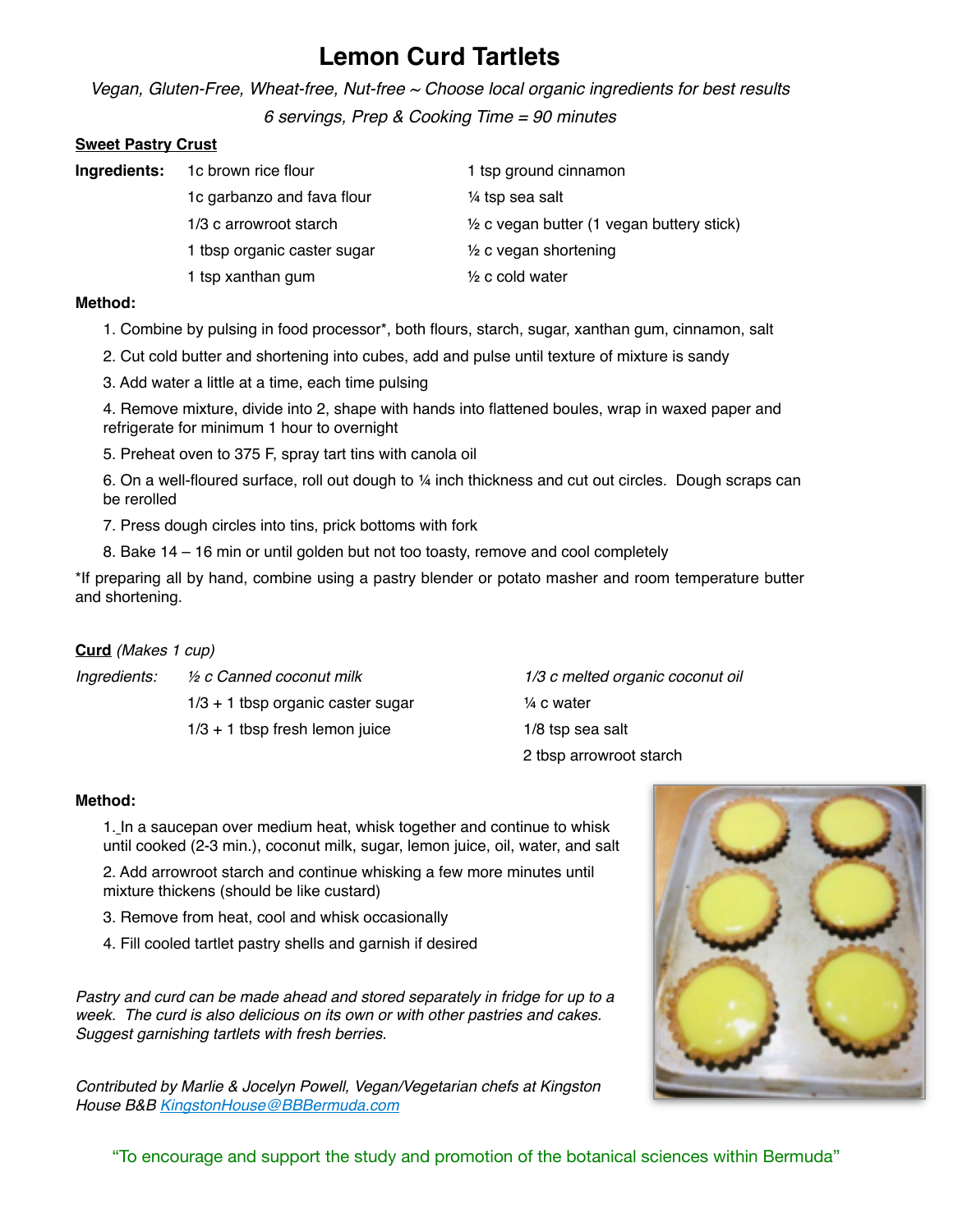### More about CATTAILS. George Peterich

In the last newsletter there was an article by David Wingate who wrote about cattails, actually about the problem with cattails. I have planned to write an article about cattails for quite some time now, in fact my interest was so much aroused when I read it, that I printed it, and have read it several times. David writes that he spent a lifetime studying it, and that is not a mean number of years. And after all this time we now receive his insights.

We must realise that here we have a scientific mind that is not only analytic but also keeps looking. Thank you, David! I am enlightened by what you wrote, but now I just want to say in a few words

that I have been looking at Cattails from a different point of view. Well, David mentions that the plant can have food value. This has been a hobby of mine, as the readers will have seen in some of my articles. It started with a visit by Roger Phillips, of UK television fame, who came to lecture for the Bermuda Rose Society. The conversation that we had somehow went into the subject of mushrooms, and he turned out to be an expert of North American mushrooms. But most importantly we got his book "Wild Food". That book has opened a world of possibilities, from mushrooms to seaweed. Now on to the next book on the subject: I found "Stalking the Wild Asparagus"by Euell Gibbons, Field guide edition, dated 1970, and I have used it frequently. In it is a whole chapter on the Cattail, which he calls *Typha latifolia*, not *angustifolia*, which is what David Wingate uses, and let me tell you that *latifolia* means broad leaved and they are narrow leaved, as David describes. The chapter is called *"*Supermarket of the Swamps". There is definitely not another wild plant here in Bermuda, that can



**Typha latifolia Wikipedia** 

deliver as much nutrition as the cattail. Young shoots can be eaten raw, or cooked as vegetable, and they may also be pickled. The green bloom spikes gathered before the yellow pollen shows on the outside, when cooked properly, can make "one of the finest vegetables that can be collected from the wild". Most interesting is the starch that can be collected from the roots. It needs a long story on how to collect and proceed. Gibbons certainly made a thorough study of that, even quoting the "Scientific Monthly" of 1919. To top that, the young plants, when about 2 feet tall, can be eaten, again there is a particular method to follow. In Russia they are called "Cossack Asparagus". Personally, I have been fascinated with the use of the pollen. Year after year I did just not make it on the right time to the swamp (in my case the cattail field at Warwick Pond, that David wrote about) but I have finally been in luck in 2020. I did collect a good amount of the yellow pollen and we used it to make pancakes. We used the recipe from Gibbons, and they were delicious. We collected the pollen as instructed. A picture shows me collecting part of the action. Incidentally when I did it, I 'discovered' that the plants are monoecious. The top part of the flower is male, and the lower half is what stays behind after pollination takes place. They form the 'cigars' that consist of the seeds.

Ed. note: *Typha angustifolia* is the narrow-leaved cattail and is the species that grows in Bermuda. *Typha latifolia* is the Common cattail and is not known to grow in Bermuda. According to Wikipedia, both species are edible. Britton in his*"Flora of Bermuda" -* 1918 said that the leaves of *T. angustifolia* were used for bedding domestic animals.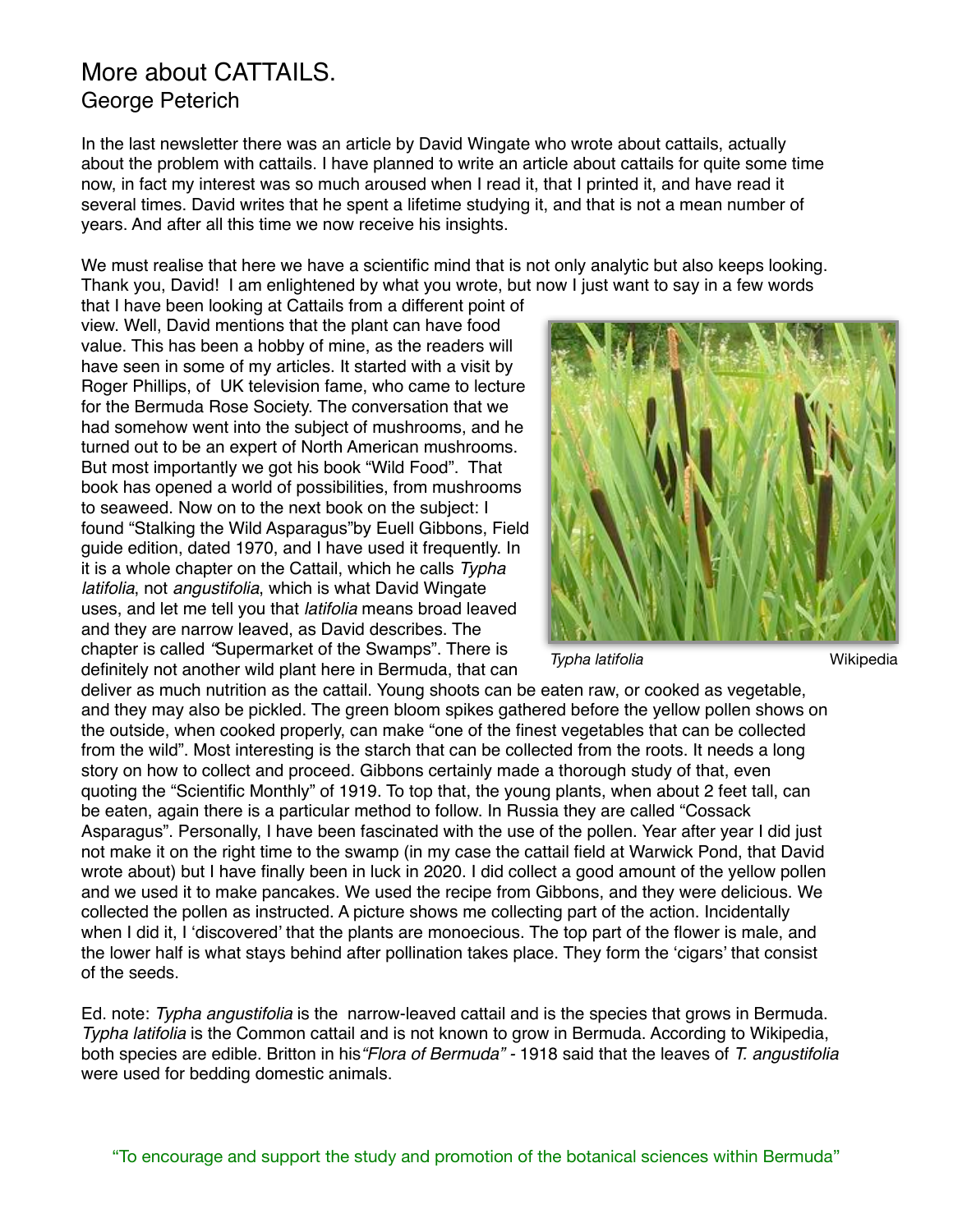# **In Our Garden: Chinese hat plant,** *Holmskioldia sanguinea*

Words by Diana and photos by Nigel Chudleigh

The orange-flowering Chinese hat plant provided us with glorious colour in our garden in December and January until it was shattered by the late January/early February gale force winds. Alas, nothing lasts long in our exposed waterfront garden.

The Chinese hat plant flowered exceptionally well this winter as it had been spared from the wrath of the two hurricanes we had in 2020. Fortunately the wind direction of both Hurricanes Paulette and Teddy meant that our garden was somewhat, and unusually, sheltered from the two storms.

The colour of the Chinese hat plant was gorgeous this year. It was a rich orange-red, so I tried bringing cut stems inside, but they did not last long in a vase. Perhaps I need to learn the correct conditioning technique.

The Chinese hat plant is a shrub with arching stems. It can be cut back hard. The flower is perhaps the most unusual part of the plant which gains its name from the coolie hat-shape of its orange calyx which remains on the plant after the flower has dropped. Its actual flower is long and tubular.

The Chinese hat plant is in the mint family, *Lamiacae*. It can be propagated by cuttings or layering.

The genus name, *Holmskioldia*, commemorates Johan Theodor Holmskiold, an 18th century Danish nobleman and botanist, and its species name, *sanguinea,* describes its blood red colour.

*Holmskioldia sanguinea* is an uncommon plant in Bermuda gardens. It is an introduced ornamental, best planted in a sheltered spot.



The calyx of the Chinese hat plant is shaped like a coolie's hat.



The tubular flower emerges from the hat-shaped calyx.

### **Activities:**

March 6th. Fort Scaur guided tour (rain date 13th) April TBA May Somerset Long Bay - date TBA